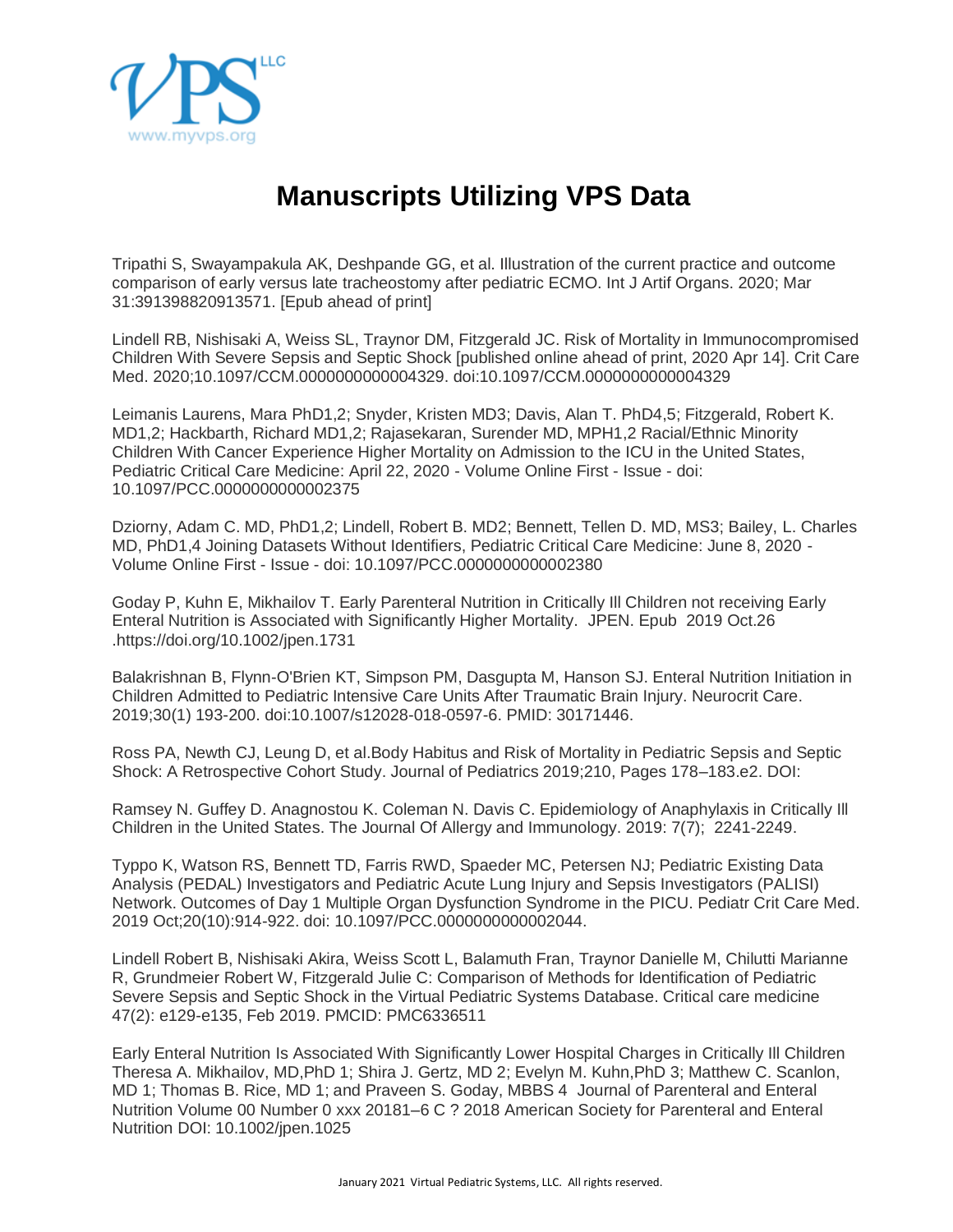

Bigelow AM, Flynn-O'Brien KT, Simpson PM, Dasgupta M, Hanson SJ. Multicenter Review of Current Practices Associated With Venous Thromboembolism Prophylaxis in Pediatric Patients After Trauma. Crit Care Med. 2018;19(9):e448-e454. doi: 10.1097/PCC.0000000000001614.

Bigelow AM, Flynn-O'Brien KT, Simpson PM, Dasgupta M, Hanson SJ. Multicenter Review of Current Practices Associated With Venous Thromboembolism Prophylaxis in Pediatric Patients After Trauma. Crit Care Med. 2018;19(9):e448-e454. doi: 10.1097/PCC.0000000000001614.

Cole S. Wakeham M. Werlin S. Goday P. Classification and Nutrition Management of Acute Pancreatitis in the Pediatric Intensive Care Unit. JPGN. 2018;67(6) 755-590. doi: 10.1097/MPG.0000000000002147

Tran M, Shein SL, Ji X, Ahuja SP. Identification of a "VTE-rich" population in pediatrics – Critically ill children with central venous catheters. Thrombosis Research. 2018;161:73-77. doi:10.1016/j.thromres.2017.11.014.

Halvorson E, Case D, Skelton J, McCrory M. Vascular Access in Critically Ill Pediatric Patients With Obesity. Pediatric Critical Care Medicine. 2018;19(1):1-8. doi:10.1097/PCC.0000000000001368 .

Görges M, Peters C, MD, Murthy S, Pi S, Kissoon N. External Validation of the "Quick" Pediatric Logistic Organ Dysfunction-2 Score Using a Large North American Cohort of Critically Ill Children With

Suspected Infection. PCCM. 2018; 19(12). DOI: 10.1097/PCC.0000000000001729

Peters C, Murthy S, Brant R, Kissoon N, Görges M. Mortality Risk Using a Pediatric Quick Sequential (Sepsis-Related) Organ Failure Assessment Varies With Vital Sign Thresholds. Crit Care Med. 2018 Aug;19(8):e394-e402. doi: 10.1097/PCC.0000000000001598.

Renal Replacement Therapy Modalities in Critically Ill Children Fernando Beltramo, MD1; Joseph DiCarlo, MD1; Joshua B. Gruber, MSPH3; Thom Taylor, PhD3; Balagangadhar R. Totapally, MD2 Pediatric Critial Care Medicine: 2018 XXX 2018 • Volume XX • Number XXX

DOI: 10.1097/PCC.0000000000001754

Balkin EM, Steurer MA, Delagnes EA, et al. Multicenter mortality and morbidity associated with pulmonary hypertension in the pediatric intensive care unit. Pulmonary Circulation. 2018. doi:10.1177/2045893217745785. Epub 2017 Dec 18.

Balkin E, Zinter M, Rajagopal S, Keller R, Fineman J, Steurer M. Intensive Care Mortality Prognostic Model for Pediatric Pulmonary Hypertension. Pediatr Crit Care Med. 2018 June 19. [Epub ahead of print]

Balakrishnan B, Zhang L, Simpson P, Hanson S. Impact of the Timing of Placement of an Intracranial Pressure Monitor on Outcomes in Children with Severe Traumatic Brain Injury. Pediatr Neurosurg 2018;53:379–386https://doi.org/10.1159/000494028

Gupta P, Rettiganti M, Gosset JM, Daufeldt J, Rice TB, Wetzel RC. Development and Validation of an Empiric Tool to Predict Favorable Neurologic Outcomes Among PICU Patients. Critical Care Medicine. 2018;46(1):108-115. doi:0.1097/CCM.0000000000002753. [Epub ahead of print 2017 Oct 6]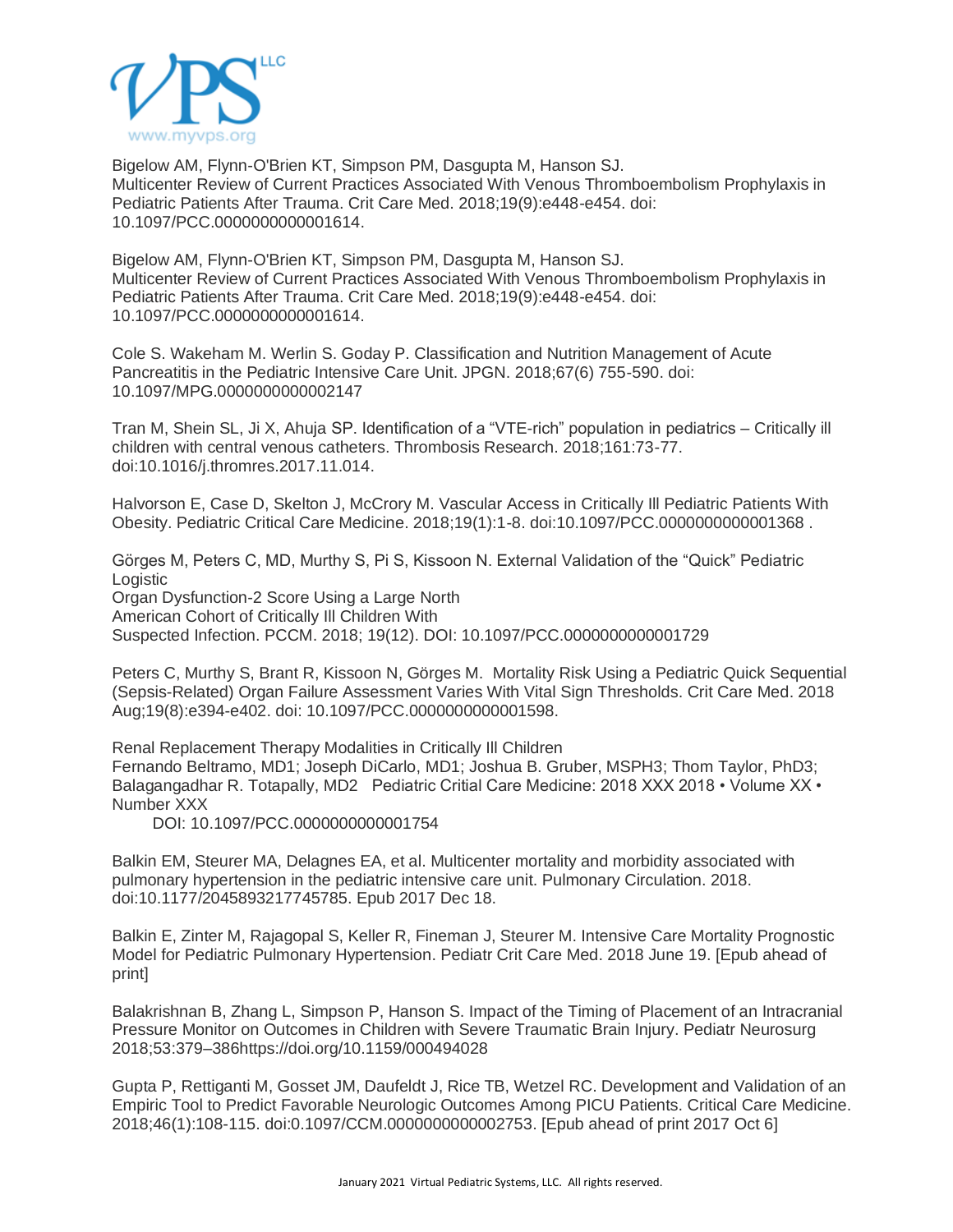

D. Hill, Garick & S. Ghanayem, Nancy & Hraska, Viktor & Jacobsen, Roni & Mitchell, Michael & Woods, Ronald & Ginde, Salil. (2018). Variation in the use of Fontan fenestration in the current surgical era. Progress in Pediatric Cardiology. 10.1016/j.ppedcard.2018.08.007.

Gupta P, Rettiganti M, Shinkawa T, Gossett JM, Brundage N, Jeffries HE, Bertrandt R.Reclassifying by highest complexity operation rather than first operation influences mortality after pediatric heart surgery. J Thorac Cardiovasc Surg. 2018 Jul 18. pii: S0022-5223(18)31780-X. doi: 10.1016/j.jtcvs.2018.06.035. [Epub ahead of print]

Outcomes and Resource Use Among Overweight and Obese Children With Sepsis in the Pediatric Intensive Care Unit Show all authors Laura S. Peterson, MD, Cecilia Gállego Suárez, MD, Hannah E. Segaloff, MPH, ... First Published February 22, 2018 Research Article

Article information Journal of Intensive Care Medicine Article Information Article first published online: February 22, 2018 Received: December 22, 2017; Revisions received: January 07, 2018; Accepted: January 31, 2018 Laura S. Peterson, MD1, Cecilia Gállego Suárez, MD2, Hannah E. Segaloff, MPH3, Cameron Griffin, BS2, Emily T. Martin, PhD, MPH3, Folafoluwa O. Odetola, MD, MPH4, Kanakadurga Singer, MD2

Reiter PD, Roth J, Wathen B, Lavelle J, Ridall LA. Low-Dose Epinephrine Boluses for Acute Hypotension in the PICU\*. Pediatric Critical Care Medicine. 2018;19(4):281-286. doi:10.1097/pcc.0000000000001448.

Kolovos, Nikoleta & Gill, Jeff & H. Michelson, Peter & Doctor, Allan & E. Hartman, Mary. (2018). Reduction in Mortality Following Pediatric Rapid Response Team Implementation. Pediatric Critical Care Medicine. 19. 1. 10.1097/PCC.0000000000001519.

Edwards JD, Lucas AR, Boscardin WJ, Dudley RA. Repeated critical illness and unplanned readmissions within 1 year to PICUs. Critical Care Medicine 2017; 45(8):1276-1284.

Flynn-O'Brien K, Fallat M, Rivera F, et al. Pediatric Trauma Assessment and Management Database: Leveraging Existing Data Systems to Predict Mortality and Functional Status after Pediatric Injury. Journal Of The American College Of Surgeons. 2017;224:933-944.

Geneslaw A, Jia J, Lucas R, Agus M. Pediatric Intermediate Care and Pediatric Intensive Care Units: PICU Metrics and an Analysis of Patients that use Both. Journal of Critical Care. 2017;41:268-274. doi:DOI: .

Ortmann LA, Manimtim WM, Lachica CI. Outcomes of Tracheostomy in Children Requiring Surgery for Congenital Heart Disease. Pediatric Cardiology. 2017;38(2):296-301. doi:10.1007/s00246-016-1512-6. Original Article First Online: 21 November 2016

McCrory MC, Spaeder MC, Gower EW, Nakagawa TA, et al. Time of Admission to the PICU and Mortality. Pediatric Critical Care Medicine. 2017;18(10):915-923. doi:10.1097/PCC.0000000000001268 Feature Article .

Patel MM, Travers CD, Stockwell JA, Geller RJ, Kamat PP, Grunwell JR. Analysis of Interventions Required in 12,021 Children With Acute Intoxications Admitted to PICUs. Pediatric Critical Care Medicine. 2017;18(7):e281-e289. doi:10.1097/PCC.0000000000001187.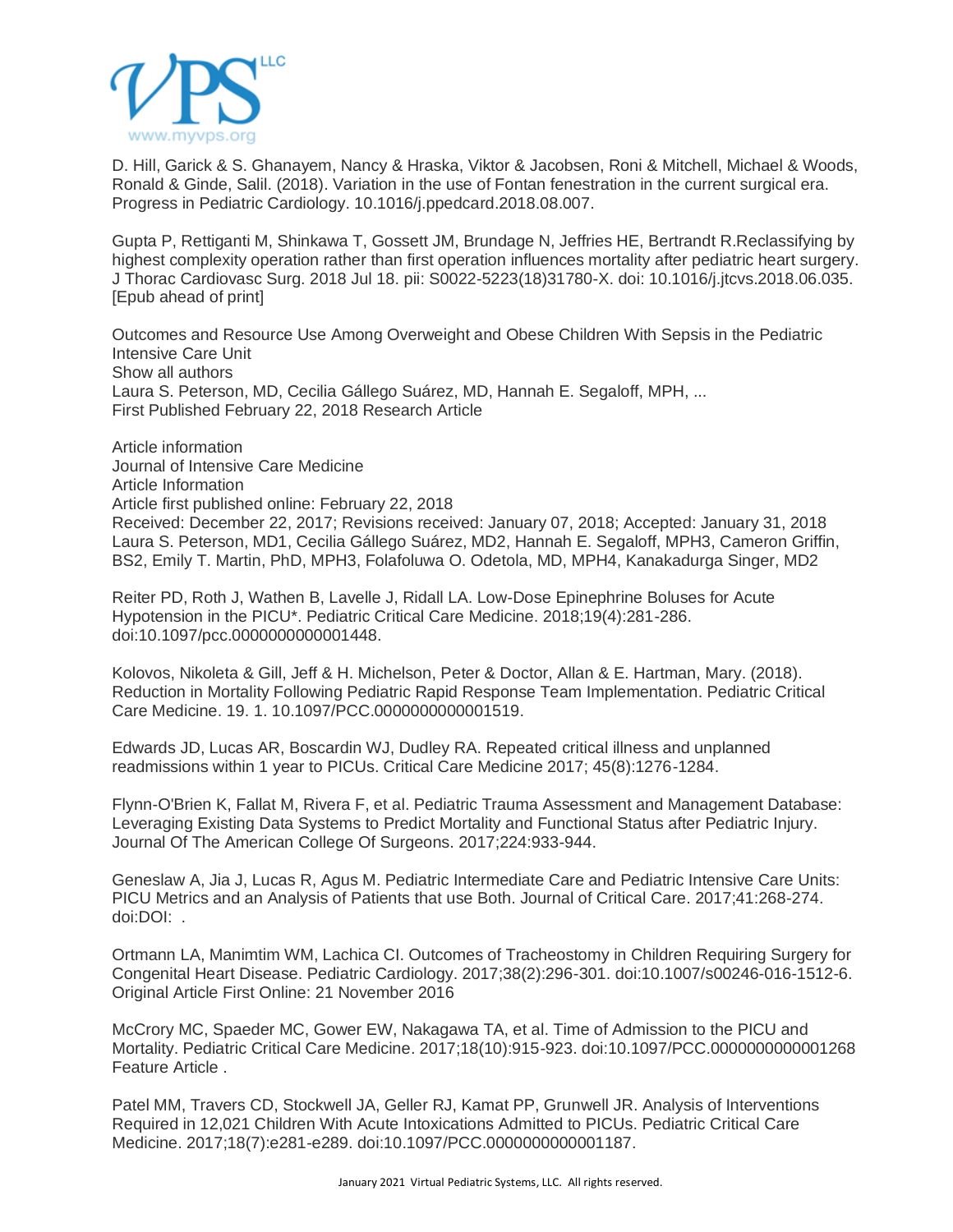

Russell R, Rettiganti M, Brundage N, Jeffries H, Gupta P. Performance of Pediatric Risk of Mortality Score Among Critically Ill Children With Heart Disease. World Journal for Pediatric and Congenital Heart Surgery . 2017;8(4):427-434. doi:10.1177/2150135117704656 .

Doctor A, Zimmerman J, Agus M, et al. Pediatric Multiple Organ Dysfunction Syndrome: Promising Therapies. Pediatric Critical Care Medicine. 2017;18(3):S67-S82. doi:10.1097/pcc.0000000000001053.

Shein SL, Slain KN, Clayton JA, Mckee B, Rotta AT, Wilson-Costello D. Neurologic and Functional Morbidity in Critically Ill Children With Bronchiolitis\*. Pediatric Critical Care Medicine. 2017;18(12):1106- 1113. doi:10.1097/pcc.0000000000001337.

Edwards JD, Lucas AR, Boscardin WJ, Dudley RA. Repeated Critical Illness and Unplanned Readmissions Within 1 Year to PICUs\*. Critical Care Medicine. 2017;45(8):1276-1284. doi:10.1097/ccm.0000000000002439.

Leroue MK, Good RJ, Skillman HE, Czaja AS. Enteral Nutrition Practices in Critically Ill Children Requiring Noninvasive Positive Pressure Ventilation\*. Pediatric Critical Care Medicine. 2017;18(12):1093-1098. doi:10.1097/pcc.0000000000001302.

Edwards J, Houtrow A, Lucas A, et al. Children and Young Adults who Received Tracheostomies or were Initiated on Long-Term Ventilation in Pediatric ICUs. Pediatric Critical Care Medicine. 2016;17(8):e324-334.

Gall C, Wetzel R, Kolker A, Kanter RK. Pediatric Triage in a Severe Pandemic: Maximizing Survival by Establishing Triage Thresholds. Critical Care Medicine. 2016;44(9):1762-1768. doi:10.1097/CCM.0000000000001759.

Flynn-O'Brien KT, Fallat ME, Rice TB, Rivera R. Improving Risk-Adjusted Mortality Modeling in Pediatric Trauma with a Novel Dataset. Pediatrics. 2016;137:270A. doi:10.1542/peds.137.Supplement\_3.270A .

Coro MD, Spaeder MC, Penk JS, Levin AB, Futterman C, Unscheduled Pediatric Intensive Care Unit Admissions in Patients With Cardiovascular Disease: Clinical Features and Outcomes. World J Pediatr Congenit Heart Surg. 2016;7(4):454-9. doi: 10.1177/2150135116648308.

Coro M, Spaeder M, Penk J, Levin A, Futterman C. Unscheduled Pediatric Intensive Care Unit Admissions in Patients with Cardiovascular Disease, Clinical Features and Outcomes. World Journal for Pediatric and Congenital Heart Surgery. 2016; 7(4): 454-459. doi: 10.1177/2150135116648308.

Meyer M, Mikhailov T, Kuhn E, Collins M, Scanlon M. Pediatric Specialty Transport Teams are not Associated with Decreased 48-Hour Pediatric Intensive Care Unit Mortality: A Propensity Analysis of the VPS, LLC Database. Air Medical Journal. 2016;35(2): 73-78. doi:

Field-Ridley A, Dharmar M, Steinhorn D, McDonald C, Marcin J. ICU-Acquired Weakness is Associated with Differences in Clinical Outcomes in Critically Ill Children. Pediatr Crit Care Med. 2016;17(1):53-7. doi: 10.1097/PCC.0000000000000538.

Gall C, Wetzel R, Kolker A, Kanter R, Toltzis P. Pediatric Triage in a Severe Pandemic: Maximizing Survival by Establishing Triage Thresholds. Critical Care Medicine. 2016;44(9):1762-1768(7). DOI: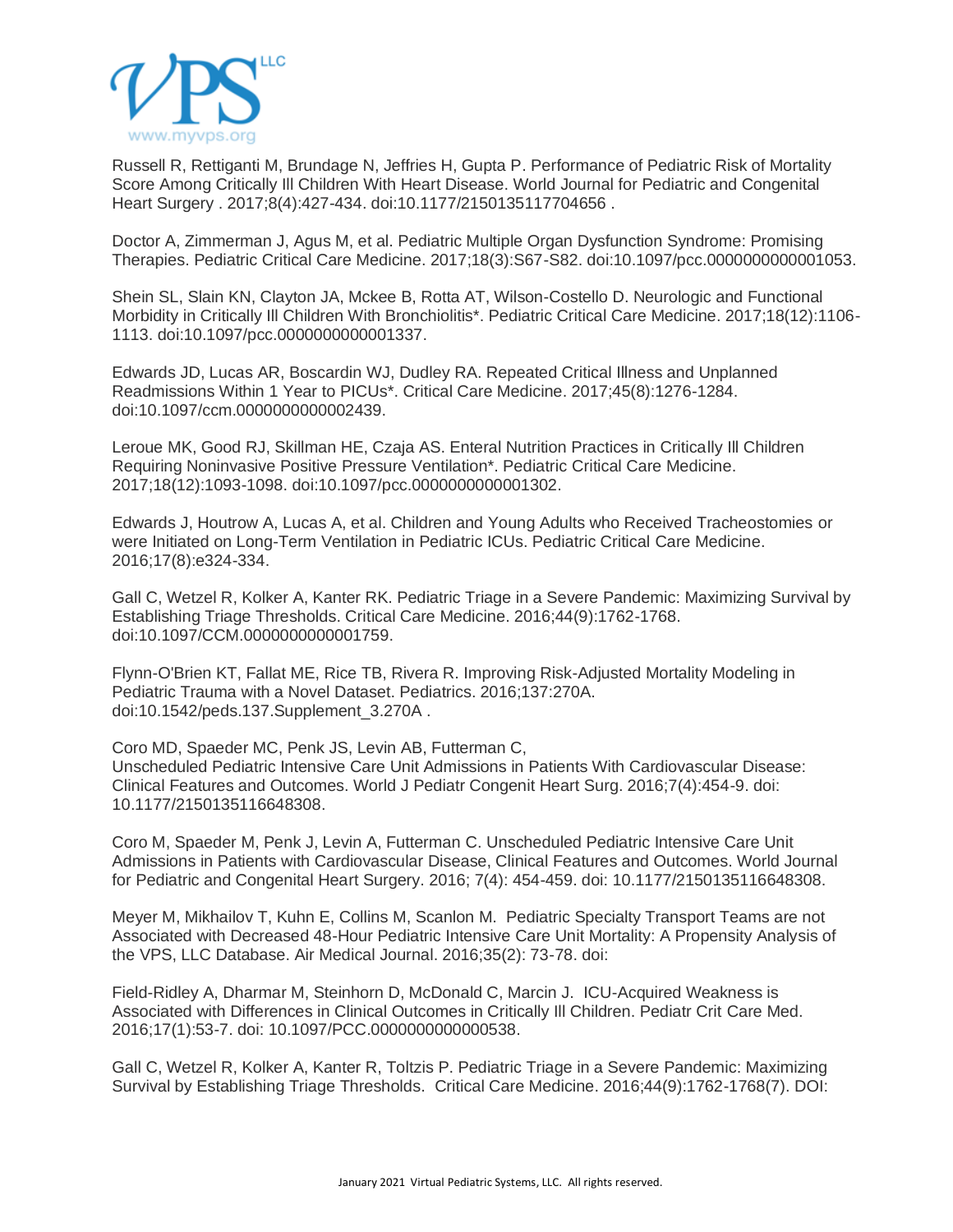

Gupta P, Rettiganti M, Rice T, Wetzel R. Impact of 24/7 In-Hospital Intensivist Coverage on Outcomes in Pediatric Intensive Care: A Multi-Center Study. Am J Respir Crit Care Med. 2016 Jul 1. [Epub ahead of print]. doi:10.1164/rccm.201512-2456OC.

McCrory MC, Lee KJ, Scanlon MC, Wakeham MK. Predictors of need for mechanical ventilation at discharge after tracheostomy in the PICU. Pediatric Pulmonology. 2016;51(1):53-59. doi:10.1002/ppul.23195. Epub 2015 Mar 30.

Heneghan J, Lansell A, Domowicz D, Shein S. Intensive Care Unit Readmissions Among Children with Tracheostomies Placed Following Cardiac Arrest. Pediatrics. 2016;137:258A-258A. doi:10.1542/peds.137.Supplement\_3.258A.

Edwards J, Houtrow A, Vasilevskis E, et al. Children and Young Adults who receive tracheostomies or were intubated on Long Term Ventilation in the Pediatric ICU. PCCM. 2016; 17(8): e324-34. doi: 10.1097/PCC.0000000000000844.

Gupta P, Rettiganti M, Gossett JM, Yeh JC. Risk factors for mechanical ventilation and reintubation after pediatric heart surgery. Journal Thoracic Cardiovascular Surgery. 2016;151(2):451-458. doi:10.1016/j.jtcvs.2015.09.080. Epub 2015 Sep 28

Gupta P, Rettiganti M, Jeffries H, Rice T. Epidemiology of Reintubation Among Children Undergoing Heart Operations of Varying Complexity. Critical Care Medicine. 2016;44(12):126. doi:10.1097/01.ccm.0000508876.60312.35 .

Gupta P, Rettiganti M, Jeffries H, et al. Association of 24/7 In-house ICU Attending Coverage with Outcomes in Children Undergoing Heart Operations. Ann Thorac Surg. (Accepted for Publication, In Press). Ann Thorac Surg. 2016 Jun 18. [Epub ahead of print]. doi:

Gupta P, Rettiganti M, Rice TB, Wetzel RC. Impact of 24/7 In-Hospital Intensivist Coverage on Outcomes in Pediatric Intensive Care. A Multicenter Study. American Journal of Respiratory and Critical Care Medicine. 2016;194(12). doi:10.1164/rccm.201512-2456OC .

Gupta P, Rettiganti M, Jeffries H, et al. Risk Factors and Outcomes of In-Hospital Cardiac Arrest Following Pediatric Heart Operations of Varying Complexity. Resuscitation. 2016 May 13;105:1-7. [Epub ahead of print]. doi: 10.1016/j.resuscitation.2016.04.022.

Gupta P, Tang X, Rettiganti M, et al. Association of House Staff Training with Mortality in Children with Critical Illness. Acta Paediatrica. 2016;105(2): e60–e66, doi: 10.1111/apa.13223.

Ross P, Newth C, Leung D, Wetzel R, Khemani R. Obesity and Mortality Risk in Critically Ill Children. Pediatrics. 2016;137(3):e20152035. Epub 2016 Feb 16. doi: 10.1542/peds.2015-2035.

**Pediatrics** February 2016 Obesity and Mortality Risk in Critically Ill Children Patrick A. Ross, Christopher J.L. Newth, Dennis Leung, Randall C. Wetzel, Robinder G. Khemani

COMPARING COMPLICATION RATES IN CENTRAL LINES VERSUS PERIPHERALLY INSERTED CENTRAL CATHETERS Noonan, Patrick; Petersen, Tara; Hanson, Sheila; Simpson, Pippa; Dasgupta, Mahua Critical Care Medicine: December 2016 - Volume 44 - Issue 12 - p 346 doi: 10.1097/01.ccm.0000509756.02057.eb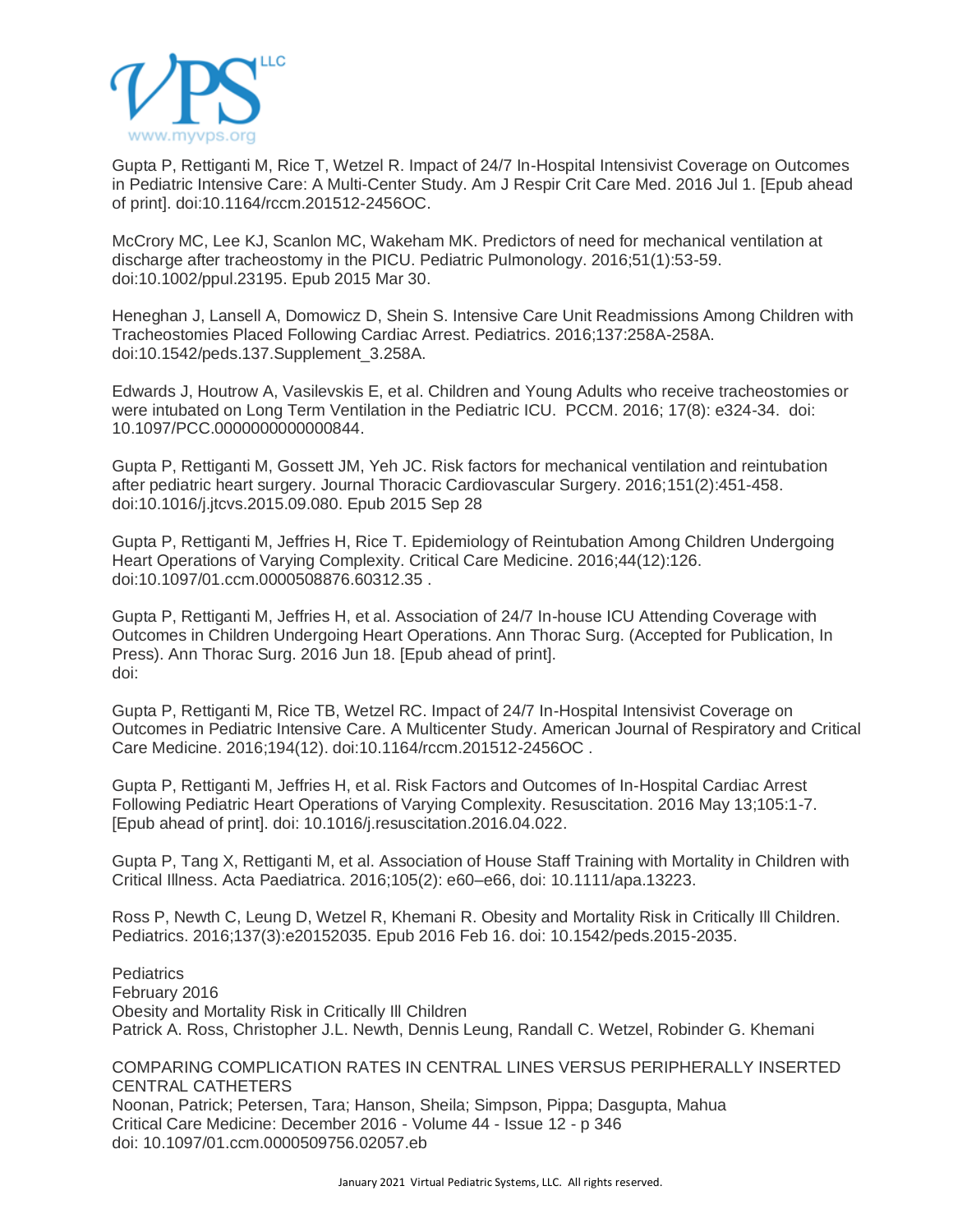

Gupta P, Richardson T, Hall M, et al. Effect of Inhaled Nitric Oxide on Outcomes in Children with Acute Lung Injury: Propensity Matched Analysis from a Linked Database. Crit Care Med. 2016 May 9. [Epub ahead of print]. doi: 10.1097/CCM.0000000000001837.

Gupta P, Rettiganti M, Fisher P, Chang A, Rice T, Wetzel R. Association of Freestanding Children's Hospitals with Outcomes in Children with Critical Illness. Crit Care Med. 2016 Aug 4. [Epub ahead of print]. doi:10.1097/CCM.0000000000001961.

Markovitz B, Kukuyeva I, Soto-Campos G, Khemani R. PICU Volume and Outcome: A Severity-Adjusted Analysis. PCCM. 2016;17(6):483-9. doi: 10.1097/PCC.0000000000000697.

Markovitz BP, Kukuyeva I, Soto-Campos G, Khemani RG. PICU Volume and Outcome: A Severity-Adjusted Analysis. Pediatric Critical Care Medicine. 2016;17(6):483-489. doi:10.1097/pcc.0000000000000697.

Tolzis P, Soto-Campos G, Kuhn E, Hahn R. Evidence-Based Pediatric Outcome Predictors to Guide the Allocation of Critical Care Resources in a Mass Casualty Event. Pediatric Critical Care Medicine. 2015;16(7).

Zinter MS, Dvorak CC, Spicer A, Cowan MJ. New Insights Into Multicenter PICU Mortality Among Pediatric Hematopoietic Stem Cell Transplant Patients. Critical Care Medicine. 2015;43(9):1986-1994.

Flynn-O'Brien KT, Thompson LL, Gall CM, Fallat ME. Variability in the structure and care processes for critically injured children: A multicenter survey of trauma bay and intensive care units. Journal of Pediatric Surgery. 2016;51(3):490-498. doi:10.1016/j.jpedsurg.2015.09.006 | .

Gupta P, Tang X, Gossett J, et al. Variation of Ventilation Practices with center volume after pediatric heart surgery. Clin Cardiol. 2015;38(3):178-84. doi: 10.1002/clc.22374. Epub 2015 Feb 23.

Goday PS, Wakeham M, Kuhn EM, Collins MM. Acute Pancreatitis in the Pediatric Intensive Care Unit. JPGN. 2015;61(1):108-112. doi:10.1097/MPG.0000000000000780.

APA Toltzis, Philip MD1; Soto-Campos, Gerardo PhD2; Kuhn, Evelyn M. PhD3; Hahn, Ryan DO1; Kanter, Robert K. MD4,5; Wetzel, Randall C. MD2,6 Evidence-Based Pediatric Outcome Predictors to Guide the Allocation of Critical Care Resources in a Mass Casualty Event\*, Pediatric Critical Care Medicine: September 2015 - Volume 16 - Issue 7 - p e207-e216 doi: 10.1097/PCC.0000000000000481

Gupta P, Tang X, Rettiganti M, Lauer C. Association of house staff training with mortality in children with critical illness. Acta Paediatrica. 2015;105(2):e60-e66. doi:10.1111/apa.13223.

Zinter MS, Dvorak CC, Spicer A, Cowan MJ, Sapru A. New insights into multicenter PICU mortality among pediatric hematopoietic stem cell transplant patients. Crit Care Med 2015;43(9): 1986-1994. PMID: 26035280

Heneghan J, Lansell A, Lopez-Domowicz D, Shein S. ICU Readmissions for Children with Tracheostomies Places Following Cardiac Arrest. Critical Care Medicine. 205AD;43(12):185. doi:10.1097/01.ccm.0000474563.43840.25.

Edwards J, Vasilevskis E, Yoo E, et al. Adults with childhood-onset chronic conditions admitted to US pediatric and adult intensive care units. J Crit Care. 2015 Feb;30(1):201-6. doi: 10.1016/j.jcrc.2014.10.016. Epub 2014 Oct 25.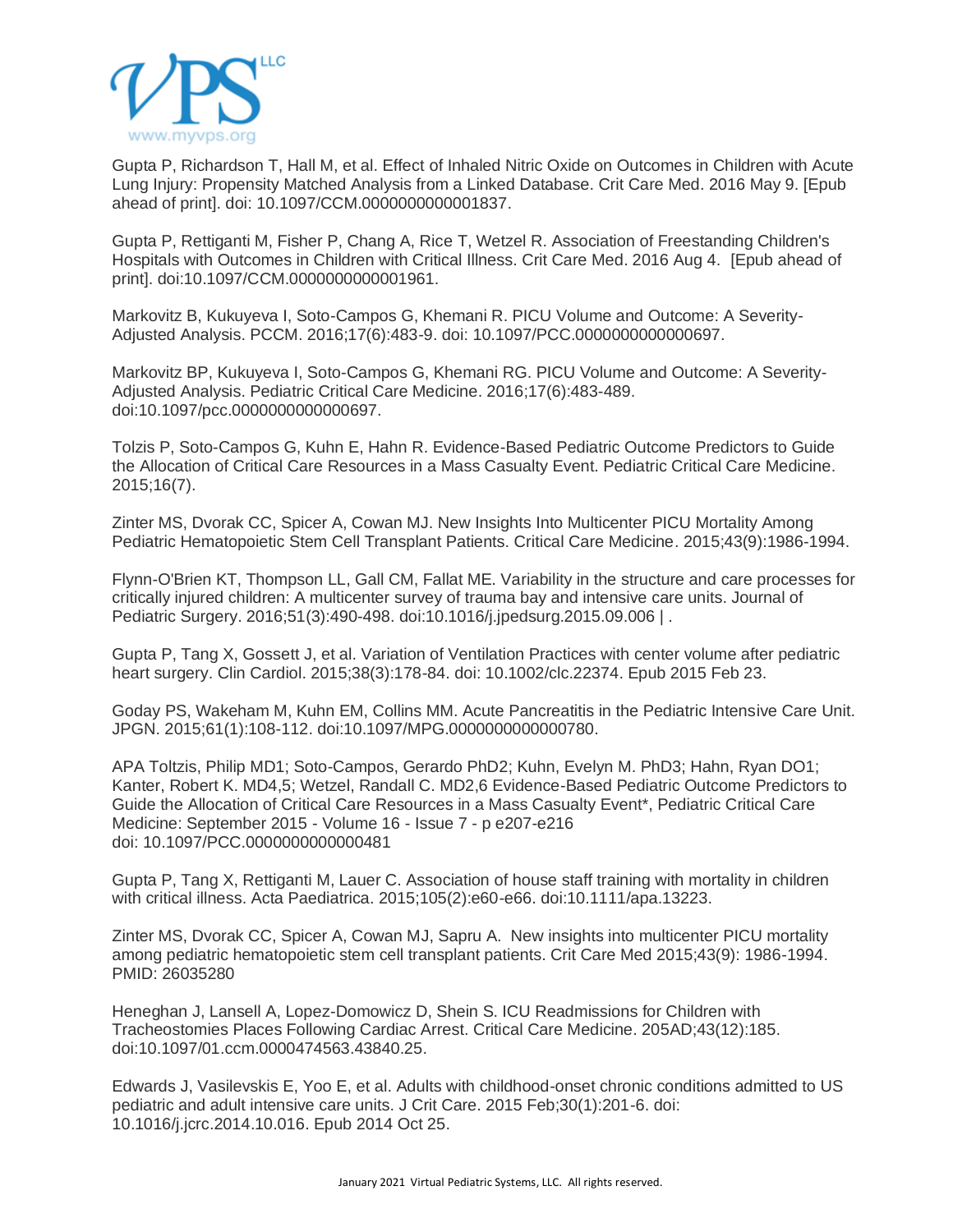

Single Site -

Anand K, Sepanski R, Giles K, et al. Pediatric Intensive Care Unit Mortality Among Latino Children Before and After a Multilevel Health Care Delivery Intervention. JAMA Pediatr. 2015 Feb 23. doi: 10.1001/jamapediatrics.2014.3789. [Epub ahead of print]

## Single Site-

Kanwaljeet J. S. Anand, MBBS, DPhil; Robert J. Sepanski, MS; Kimberley Giles, MBA, MSHA; Samir H. Shah, MD, MBA, FRCPC; Paul D. Juarez, PhD, Pediatric Intensive Care Unit Mortality Among Latino Children Before and After a Multilevel Health Care Delivery Intervention. JAMA Pediatr. 2015;169(4):383-390. doi:10.1001/jamapediatrics.2014.3789

Toltzis P, Soto-Campus G, Kuhn E, Hahn R, Kanter R, Wetzel R. Evidence-Based Pediatric Outcome Predictors to Guide the Allocation of Critical Care Resources in a Mass Casualty Event. Pediatr Crit Care Med. 2015;16(7):e207–e216. doi: 10.1097/PCC.0000000000000481

Jeffries H, Soto-Campos G, Katch A, Gall C, Rice T, Wetzel R. A Pediatric Index of Cardiac Surgical Intensive Care Mortality Risk Score for Pediatric Cardiac Critical Care. Pediatr Crit Care Med. 2015;16(9):846–852. doi: 10.1097/PCC.0000000000000489.

Nguyen T, Bhalla A, Leung D, Khemani R, Ross P. PICU Mortality and Body Habitus in Patients with Septicemia or Septic Shock. Critical Care Medicine.2015;43(12):253–254. doi: 10.1097/01.ccm.0000474839.78529.93

Panchal AK, Manzi J, Connolly S, Christensen M, Wakeham M, Goday PS, Mikhailov TA. Safety of Enteral Feedings in Critically Ill Children Receiving Vasoactive Agents. JPEN J Parenter Enteral Nutr. 2014 Aug 28. pii: 0148607114546533.

Mikhailov, T, Kuhn, E, Manzi,, J, et al. Early enteral nutrition is associated with lower mortality in critically ill children. JPEN J Parenter Enteral Nutr. 2014 May;38(4):459-66. doi: 10.1177/0148607113517903. Epub 2014 Jan 8.

Russell, R, Ghanayem, N, Kuhn, E, Jeffries, H, Scanlon, M, & Rice, T. Relationship between riskadjustment. World Journal for Pediatric and Congenital Heart Surgery, World J Pediatr Congenit Heart Surg. 2014 Jan 1;5(1):16-21. doi: 10.1177/2150135113510008.

Gupta P, Green J, Tang X, et al. Comparison of high-frequency oscillatory ventilation and conventional mechanical ventilation in pediatric respiratory failure. JAMA Pediatr. 2014 Mar;168(3):243-9, doi: 10.1001/jamapediatrics.2013.4463

Iannucci G, Oster M, Chanani N, et al. The Relationship between In-House Attending Coverage and Duration of Mechanical Ventilation Following Congenital Heart Surgery, Pediatr Crit Care Med. 2014 Mar;15(3):258-63. doi: 10.1097/PCC.0000000000000068

Wakeham M, Kuhn E, Lee J, McCrory M, Scanlon M, Use of Tracheostomy in the Pediatric Intensive Care Unit among Patients Requiring Prolonged Mechanical Ventilation.Intensive Care Med 2014 Jun;40(6)863-70.doi: 10.1007/s00134-014-3298-4. Epub 2014 May 1

Gaies M, Jeffries H, Niebler R, et al. Vasoactive-Inotropic Score Is Associated with Outcome After Infant Cardiac Surgery: An Analysis From the Pediatric Cardiac Critical Care Consortium and Virtual PICU System Registries. PCCM 2014. 15 (6). pp529-537. DOI: 10.1097/PCC.0000000000000153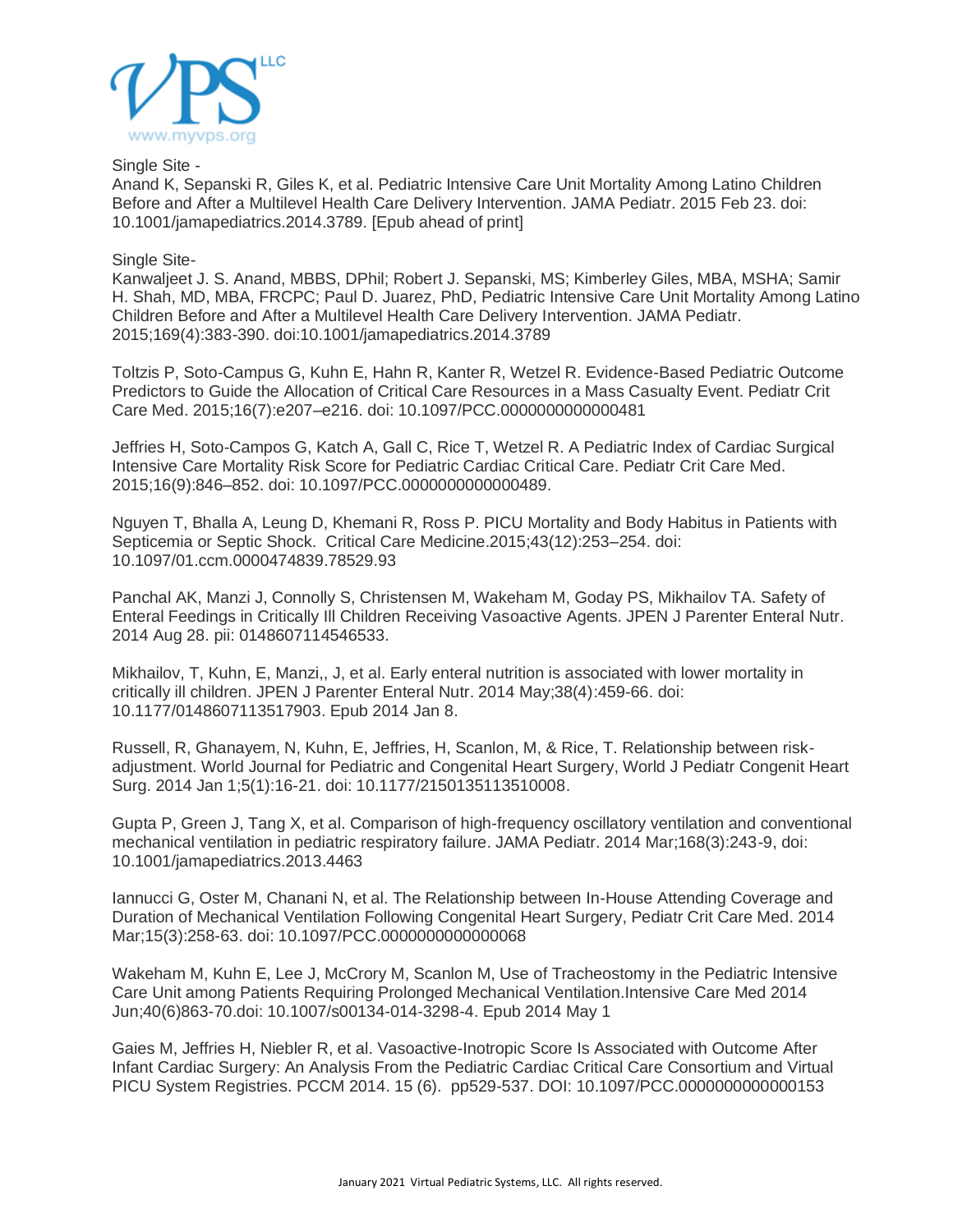

Gupta P, Tang X, Gossett J, et al. Association of center volume with outcomes in critically ill children with acute asthma. Ann Allergy Asthma Immunol. 2014 Jul;113(1):42-7. doi: 10.1016/j.anai.2014.04.020. Epub 2014 May 14.

Panchal A, Manzi J, Connolly S, et al., Safety of Enteral Feedings in Critical Ill Children on Vasoactive Agents. JPEN J Parenter Enteral Nutr. 2014 Aug 28. pii: 0148607114546533. [Epub ahead of print]

Gupta P, Kacmarek RM, Wetzel RC. It is Too Eartly to declare Early or Late Rescue High-Frequency Oscillatory Ventilation Dead- Reply. JAMA Pediatr. 2014; 168(9): 863. doi:

Bone, M, Feinglass, J, Goodman, D. Risk Factors for Acquiring Functional and Cognitive Disabilities During Admission to a PICU. Pediatr Crit Care Med. 2014 Sep;15(7):640-8. doi: 10.1097/PCC.0000000000000199

Zinter M, DuBois S, Spicer A, et al. Pediatric cancer type predicts infection rate, need for critical care intervention, and mortality in the pediatric intensive care unit. Intensive Care Med. 2014 Oct;40(10):1536-44. doi: 10.1007/s00134-014-3389-2. Epub 2014 Jul 15. PMID: 25023526.

Gupta P, Tang X, Gall C, et al. Epidemiology and outcomes of in-hospital cardiac arrest in critically ill children across hospitals of varied center volume: a multi-center analysis. Resuscitation. 2014 Nov;85(11):1473-9. doi: 10.1016/j.resuscitation.2014.07.016. Epub 2014 Aug 7.

McCrory M, Gower E, Simpson S, Nakagawa T, Mou S, Morris P, et al.. Off-Hours Admission to Pediatric Intensive Care and Mortality.Pediatrics. Pediatrics. 2014 Nov;134(5):e1345-53. doi: 10.1542/peds.2014-1071. Epub 2014 Oct 6.

Wakeham M, Christensen M, Manzi J, Kuhn EM, Scanlon M, Goday PS, Mikhailov TA. Registered dietitians making a difference: early medical record documentation of estimated energy requirementin critically ill children is associated with higher daily energy intake and with use of the enteral route. J Acad Nutr Diet. 2013 Oct;113(10):1311-6. doi: 10.1016/j.jand.2013.04.025. Epub 2013 Jun 28.

Edwards JD, Lucas AR, Stone PW, Boscardin WJ, Dudley RA. Frequency, risk factors, and outcomes of early unplanned readmissions to PICUs. Critical Care Medicine 2013; 41(12):2773-2783.

Czaja, A, Hosokawa, P, & Henderson, W. Unscheduled readmissions to the picu: epidemiology, risk factors, and variation among centers. Pediatr Crit Care Med., 2013 Jul;14(6):571-9. doi: 10.1097/PCC.0b013e3182917a68.

Edwards J, Houtrow A, Vasilevskis E, Dudley R, Okumura M; A multi-institutional profile of adults admitted to pediatric intensive care units, JAMA Pediatr. 2013 May;167(5):436-43. doi: 10.1001/jamapediatrics.2013.1316

Cassidy, L, Lambropoulos, D, Enters, J, Farahzad, M, Gourlay, D, Lal, D, Health Disparities Analysis of Critically Ill Pediatric Trauma Patients in Milwaukee, Wisconsin, J Am Coll Surg. 2013 Aug;217(2):233- 9. doi: 10.1016/j.jamcollsurg.2013.02.032. Epub 2013 May 8

Ghuman, A, Newth, C, Khemani, R. Impact of Gender on Sepsis Mortality and Severity of Illness for Prepubertal and Postpubertal Children. The Journal of Pediatrics Sept 2013.163(3),pgs 835-840.e1

Edwards J, Lucas A, Stone P, Boscardin W, Dudley R, Frequency, Risk Factors, and Outcomes of Early Unplanned Readmissions to PICUs. Crit Care Med. 2013 Dec;41(12):2773-83. doi: 10.1097/CCM.0b013e31829eb970.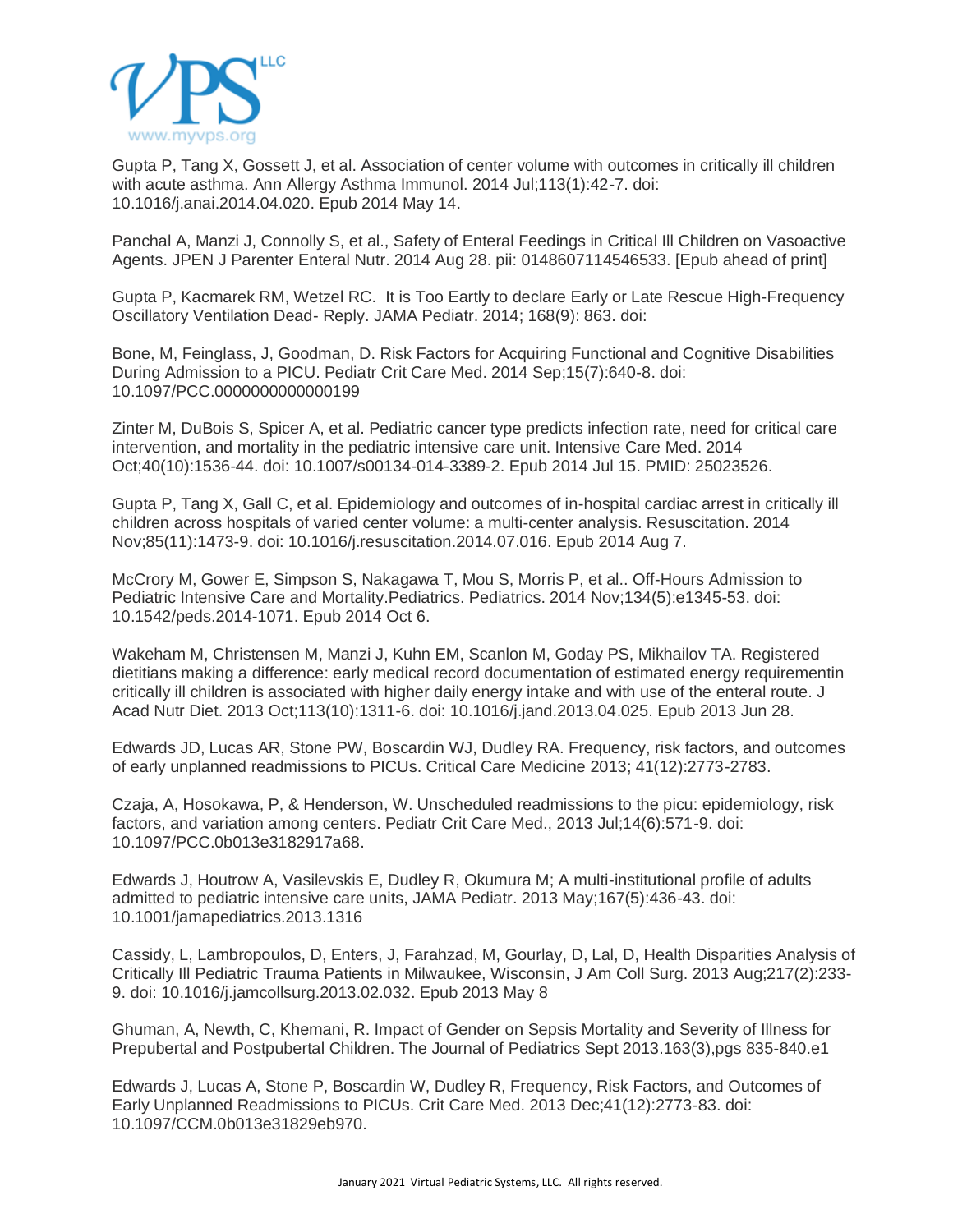

Shibata, S, Khemani, R, Markovitz, B. Patient Origin Is Associated With Duration of Endotracheal Intubation and PICU Length of Stay for Children With Status Asthmaticus. J Intensive Care Med. 2014 May-Jun;29(3):154-9. doi: 10.1177/0885066613476446. Epub 2013 Feb 11

Ingaramo, O., Khemani, R., Markovitz, B, Epstein, D, Effect of race on the timing of the Glenn and Fontan procedures for single-ventricle congenital heart disease, Pediatr Crit Care Med. 2012;13(2):174- 7. doi: 10.1097/PCC.0b013e3182231862.

Weiss, S, Parker, B, Bullock, M, et al, Defining pediatric sepsis by different criteria: Discrepancies in populations and implications for clinical practice, Pediatr Crit Care Med. 2012 Jul;13(4):e219-26. doi: 10.1097/PCC.0b013e31823c98da.

Edwards J, Houtrow (A, Vasilevskis E, et al, Chronic conditions among children admitted to U.S. pediatric intensive care units: their prevalence and impact on risk for mortality and prolonged length of stay. Crit Care Med. 2012 Jul;40(7):2196-203.

Sala, K, Karamessinis L, Zucker A, Carroll C. Respiratory Failure in Children with Status Asthmaticus: A Review of the VPS Database. Pediatric Allergy, Immunology, and Pulmonology. 2012;25(4): 226-230. doi:10.1089/ped.2012.0188.

Schindler C, Mikhailov T, Kuhn E, et al . Protecting Fragile Skin: Nursing Interventions to Decrease Development of Pressure Ulcers in Pediatric Intensive Care. Am J Crit Care. 2011;20(1):26-35.

Czaja AS, Scanion MC, Kuhn EM, Jeffries HE. Performance of the Pediatric Index of Mortality 2 for pediatric cardiac surgery patients. Pediatric Critical Care Medicine. 2011;12(2):184-189. doi:10.1097/PCC.0b013e3181e89694.

Epstein D, Wong C, Khemani R, et al. Race/Ethnicity is not associated with mortality in the PICU. Pediatrics. Pediatrics: 2011;127(3):e588-97. Doi: 10.1542/peds. 2010-0394 Epub 2011 Feb 28.

Deeter K, King M, Ridling D, Irby G, Lynn A, Zimmerman J. Successful Implementation of a Pediatric Sedation Protocol For Mechanically Ventilated Patients. Crit Care Med. 2011;39(4):683-8. doi: 10.1097/CCM.0b013e318206cebf

Faustino, E, Lawson, K, Northrup V, Higgerson R, Mortality-adjusted Duration of Mechanical Ventilation in Critically Ill Children with Symptomatic Central Venous Line-Related Deep Venous Thrombosis. Crit Care Med. 2011;39(5):1151-6. doi: 10.1097/CCM.0b013e31820eb8a1

Wetzel, R, Sachdeva, R, Rice, T, Are all ICUs the same?. Paediatr Anaesth. 2011;21(7):787-93. doi: 10.1111/j.1460-9592.2011.03595.x. Epub 2011 May 9 Hanson, S, Lawson, K, Brown A, et al, Current Treatment of Venous Thromboembolism in Children Admitted to Pediatric Intensive Care Units. Paediatr Anaesth. 2011;21(10):1052-7. doi: 10.1111/j.1460- 9592.2011.03653.x. Epub 2011 Jul 18

Higgerson, R, Laswon, K, Christie, L, et al, Incidence and Risk Factors Associated with Venous Thrombotic Events in Pediatric ICU Patients. Pediatr Crit Care Med. 2011;12(6):628-34. doi:10.1097/PCC.0b013e318207124a

Niedner MF, Huskins WC, Colantuoni E, et al. Epidemiology of central line-associated bloodstream infections in the pediatric intensive care unit. Infection Control and Hospital Epidemiology. 2011;32(12):1200-1208. doi: 10.1086/662621.